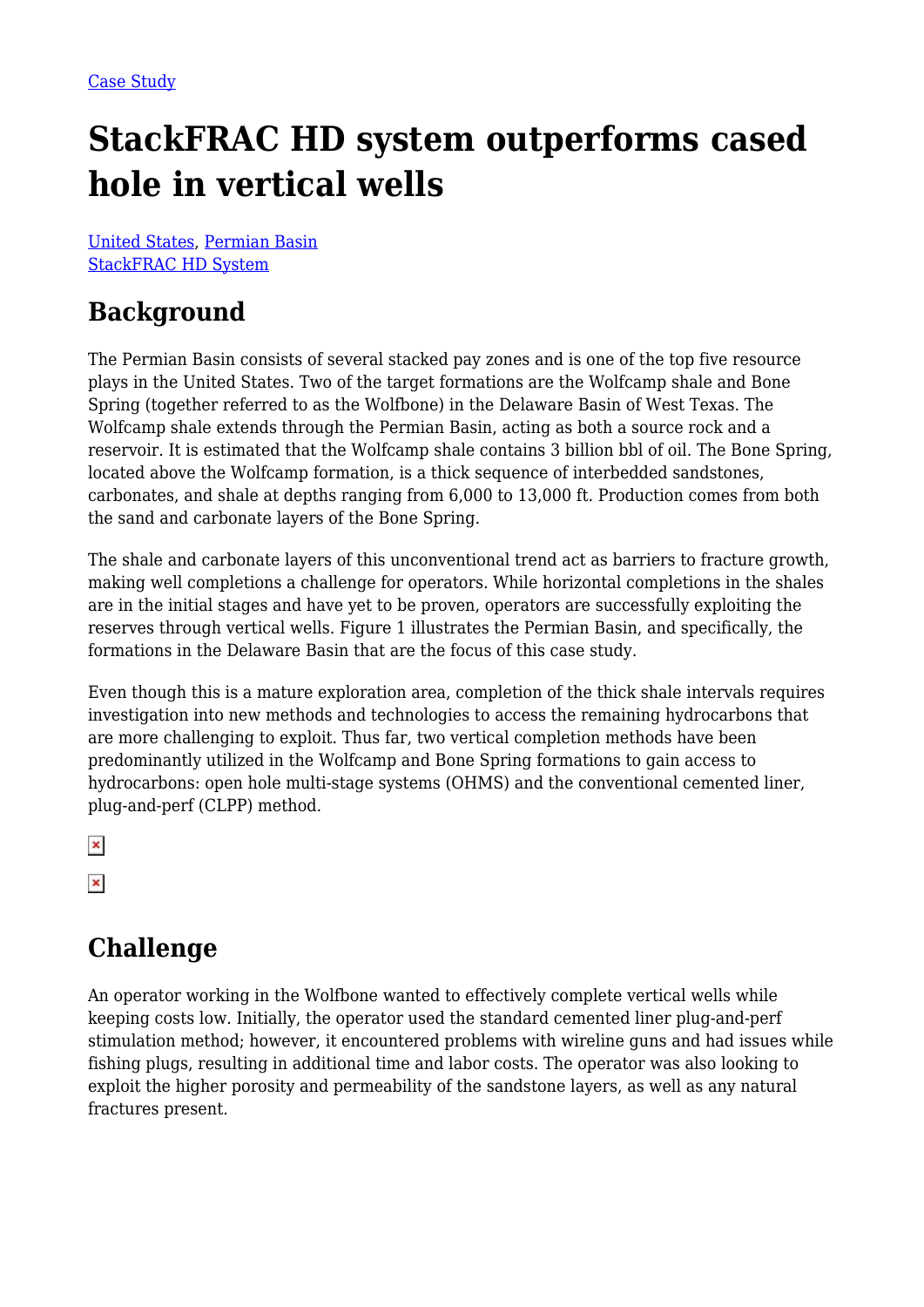## **Solution**

The operator chose to run the Packers Plus StackFRAC® HD open hole system in its vertical wells since it had successfully used it in other, predominantly horizontal, unconventional plays. After several wells were completed with StackFRAC HD systems, stimulated, and put on production, the operator conducted a 30-, 60-, and 90-day production analysis, as well as a time and cost comparison of the two completion methods to determine a long-term solution for completing vertical wells in this unconventional play. Twelve vertical wells completed with StackFRAC HD technology were compared to 44 plug-and-perf wells in Reeves County, Texas.

Production was studied in two different categories: overall production and production by area. Overall production examined vertical wells completed by the operator using a similar stimulation design but a different completion method. Production by area removed any location bias by looking at two areas separately: the Core and the Worsham areas. The Core area is centrally located in the basin where the majority of the activity has taken place, and the Worsham area is located deeper in the basin with better porosity.

#### **Results**

Overall cumulative production from the vertical wells completed with StackFRAC HD technology was up to 36% higher than the plug-and-perf wells (Figure 2). When the wells were broken out into the Core and Worsham areas, the results were quite different. In the Core area, the StackFRAC HD wells produced only up to 9% higher than plug-and-perf wells (Figure 3). However, in the Worsham area, StackFRAC HD wells outperformed plug-and-perf wells by 64% after the first month, and this trend continued after 3 months, with an 88% production difference between the two completion methods (Figure 4).

It should be noted that both areas have virtually identical gross and net pays, average porosity, water saturation, and other measurable geological reservoir parameters. However, the Worsham area performed better than the Core area when completed with StackFRAC HD open hole technology. One possible reason for this would be increased natural fractures in the Wolfcamp. The higher mud weights required and more/larger gas flares recorded in mud logs, combined with higher gas oil ratios and flowing pressures, indicate that very small but pervasive natural fractures were likely created during hydrocarbon generation in the Worsham area of the Wolfcamp. These natural fractures significantly increase average permeability, and thus, increase production.

Unlike cemented completions, StackFRAC HD open hole technology retains connectivity of natural fractures to the wellbore. After fracture flowback, results for the StackFRAC HD wells displayed higher flowing pressure and significant oil production within the first 24 hours; whereas CLPP wells had lower flowing pressures and no oil production for 5 to 6 days. The quicker appearance of oil production may be attributed to unstimulated natural fractures that were not filled with cement.

Although the natural fracture system in the Core area is not as extensive as the Worsham area, StackFRAC HD wells still performed better than CLPP wells, albeit by a smaller margin. Additionally, the Worsham area is considered to be a more reliable comparison of production results than the Core area, since the stimulation parameters in the former are more similar between the two completion methods that were analyzed. The Core area was completed prior to the Worsham area while operators were still determining the optimal stimulation design.